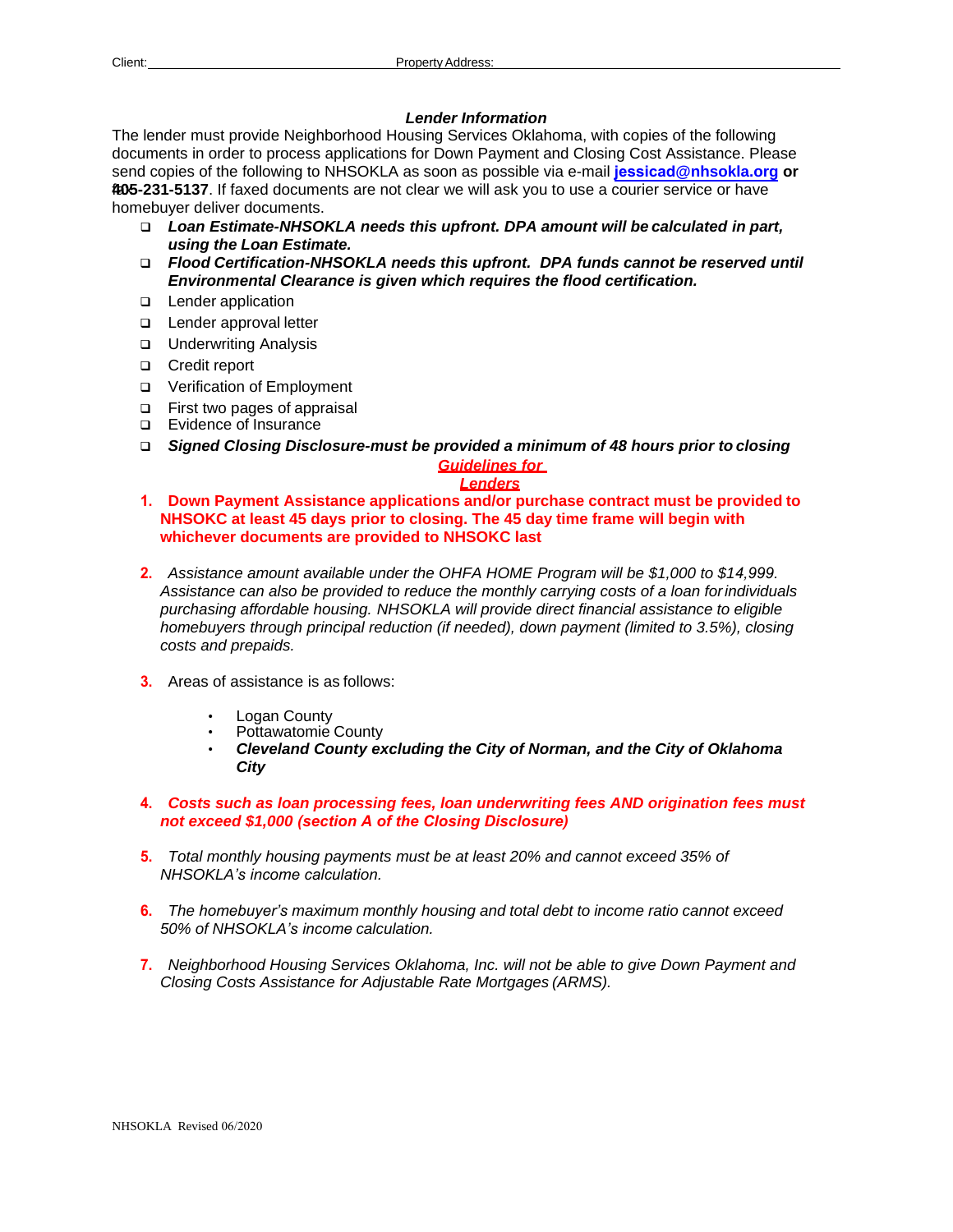- *8. Co-Borrowers/Co-Mortgagors must be disclosed and approved at DPA Application. Adding a Co- Borrower/Co-Mortgagor after initial application is not allowed. If coborrower is utilized, primary homebuyer must still qualify at ratios of 35% 50% based upon their income only. Co-Borrowers/Co- Mortgagors cannot be on the warranty deed. May only sign on mortgage and note.*
- 9. Sales price cannot exceed 95% median purchase price limits
	- Cleveland County \$157,000 existing \$243,000 new construction
	- Logan County \$179,000 existing • Pottawatomie County \$148,000 existing \$243,000 new construction
		- \$243,000 new construction

# *10. NHSOKLA must be notified immediately if any changes in homebuyer application (gift funds,*

additional down pmt, etc.) Changes can affect the amount of DPA given and will have to be *re-disclosed. Once NHSOKLA has approved the Closing Disclosure changes cannot be made.*

*Do not schedule loan closings before 10:00 am. Closing packet will be emailed to title company and DPA funds will be wired to title company after title company instructions are acknowledged.*